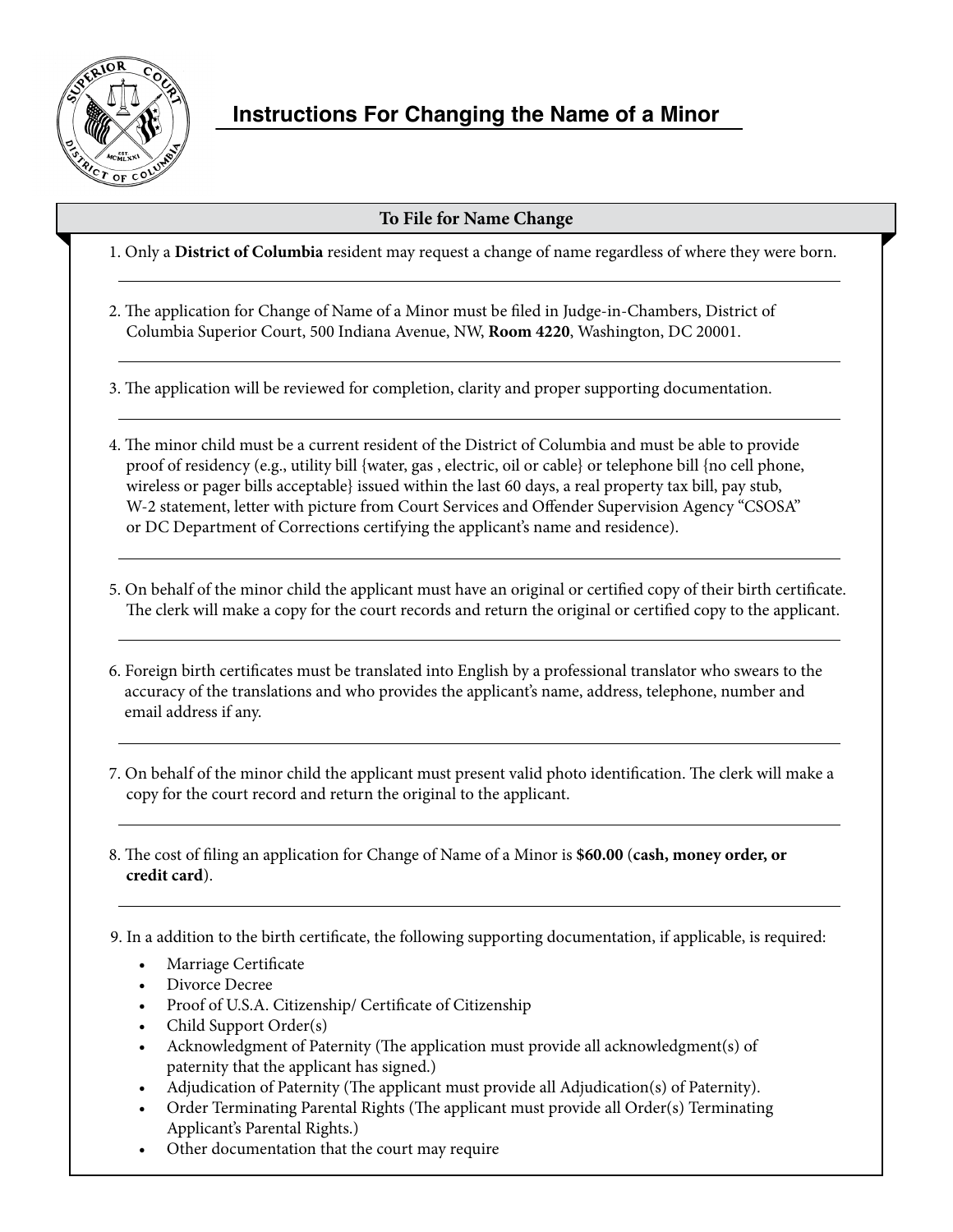- 10. The minor child requesting a change of name as a result of becoming a citizen of the United States of America must present proof of citizenship.
- 11. On behalf of the minor child it is the applicant's responsibility to submit all of the applicable supporting documents for the court's consideration.
- 12. On behalf of the minor child the applicant must provide the reason(s) for the request to change their name.
- 13. On behalf of the minor child the applicant will be provided with a Final Hearing date on which to return to complete the process for change of name.

## **Service of Process**

- 14. Within ten (10) days of filing the Application for Change of Name of a Minor, the applicant must mail or personally serve all interested parties, with a copy of the Application for Name Change and the Notice of Final Hearing. Failure of the applicant to comply with this ten (10) day requirement will result in a dismissal of the Application without prejudice.
- 15. By the date of the Final Hearing, the applicant must file the Affidavit(s) of Service by Mailing and/or the Affidavit(s) of Personal Service for each interested person.
- 16. If the minor child is not a United States citizen, they must notify **Homeland Security-US Immigration and Customs, Washington Field Office - 7, MS 2480, US Citizenship and Immigration Services, 2675 Prosperity Avenue, Fairfax, Virginia 20598-2480** personally or by certified or registered mail. An Affidavit of Service must be filed prior to the Final Hearing.
- 17. On behalf of the minor child the applicant will be required to notify their creditors via certified or registered mail and provide a certified letter receipt.

Examples of creditors include:

- Mortgage Companies
- Landlords
- **Student Loan Companies**
- **Finance Companies**
- **Loan Companies**
- Credit Card Companies (Even if there is a zero balance)
- **Utility Companies**
- 18. Even if the minor child credit card company has issued a credit card in the applicant's requested name, on behalf of the minor the applicant is still required to notify this creditor of the requested name change by certified or registered mail, with a return receipt and must file an Affidavit of Service prior to the Final Hearing.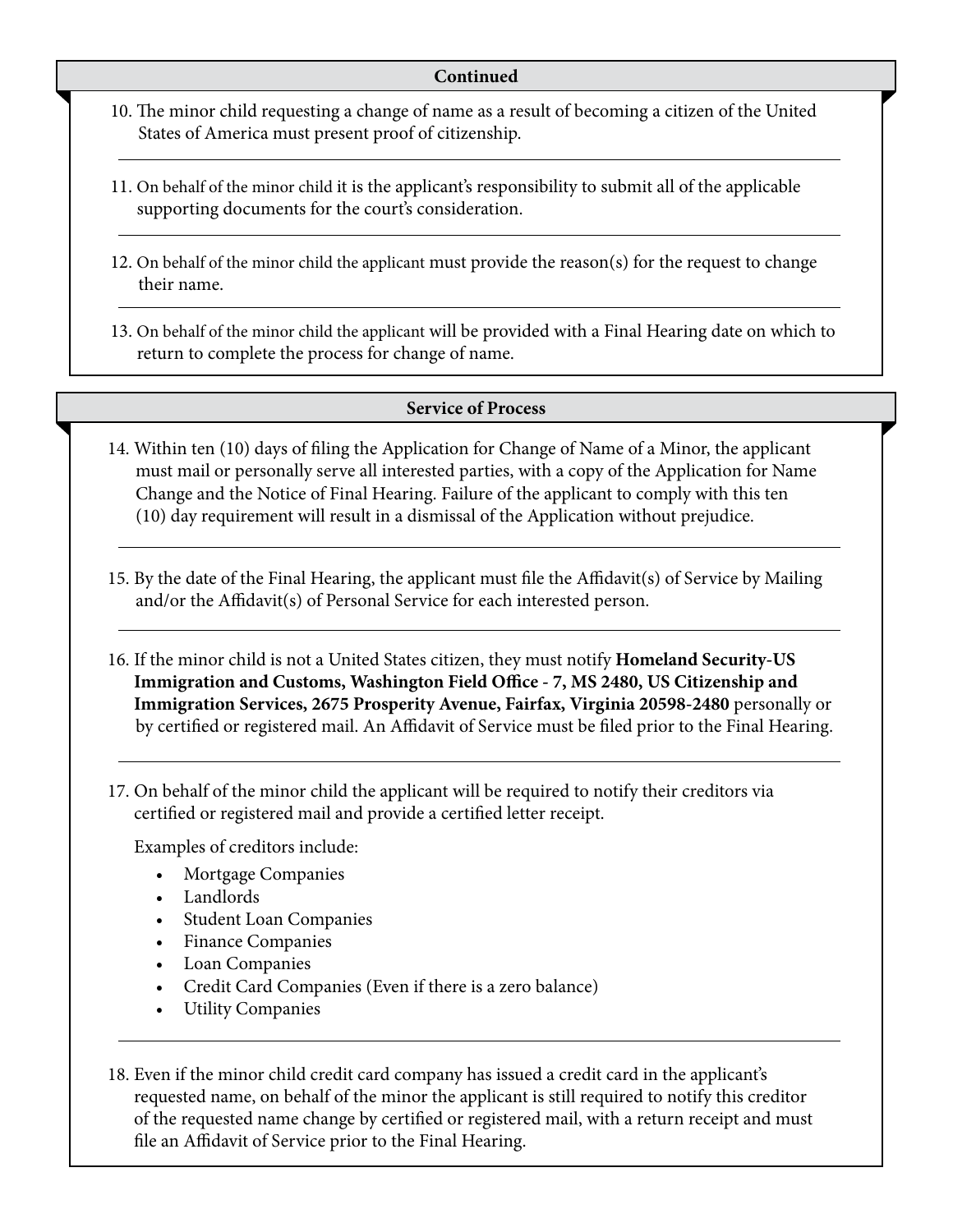- 19. If the minor child has a juvenile record, the applicant must notify the Court Social Services, the Department of Youth Rehabilitation Services and the Chief of the Metropolitan Police Department either personally or by certified or registered mail. An Affidavit of Service must be filed prior to the Final Hearing.
- 20. If the minor child has a criminal record in a jurisdiction other than the District of Columbia, applicant must send notice to the appropriate law enforcement official in the state and county where the conviction was entered including police chief or sheriff and department of corrections either personally or by certified or registered mail. An Affidavit of Service must be filed before the **Final Hearing**.
- 21. If the minor child has a current criminal case, they must send notice to their probation, parole or supervision officer personally or by registered or certified mail. An Affidavit of Service must be filed prior to the Final Hearing.
- 22. If the minor child is incarcerated in a jurisdiction other than the District of Columbia, notice shall be sent to the Federal Bureau of Prisons personally or by registered or certified mail. An Affidavit of Service must be filed prior to the Final Hearing.
- 23. If the minor child either has a current bankruptcy case, or has previously filed for bankruptcy, they must notify the Bankruptcy Court personally or by certified or registered mail. An Affidavit of Service must be filed prior to the Final Hearing. When filing the Application for Name Change, the applicant must file a copy of the Discharge Order, if one exists.
- 24. If the applicant on behalf of the minor child fails to notify an interested party, the Application for Name Change will not be processed and the Application may be dismissed without prejudice.

## **Final Hearing & Applicant Requirements**

- 25. If any person desires to oppose the Application of Name Change of a Minor, that person, or their attorney must be present at the Final Hearing or must file a written detailed objection in Judge-In-Chambers at least five (**5**) business days in advance of the Final Hearing. If a written objection is filed, it also must be mailed to the applicant or applicant's counsel.
- 26. The approval of the Application for Change of Name of a Minor requires a Final Hearing that will be held either before a judge in Family Court or Judge-In-Chambers.
- 27. The process may take approximately **2 –to– 5 weeks** to complete.
- 28. If an Application of a Name Change of a Minor is granted, the applicant will be provided with two certified copies of the Order for Name Change. It is the applicant's responsibility to provide a copy of the court's Order to officials in the State/jurisdiction in which they were born.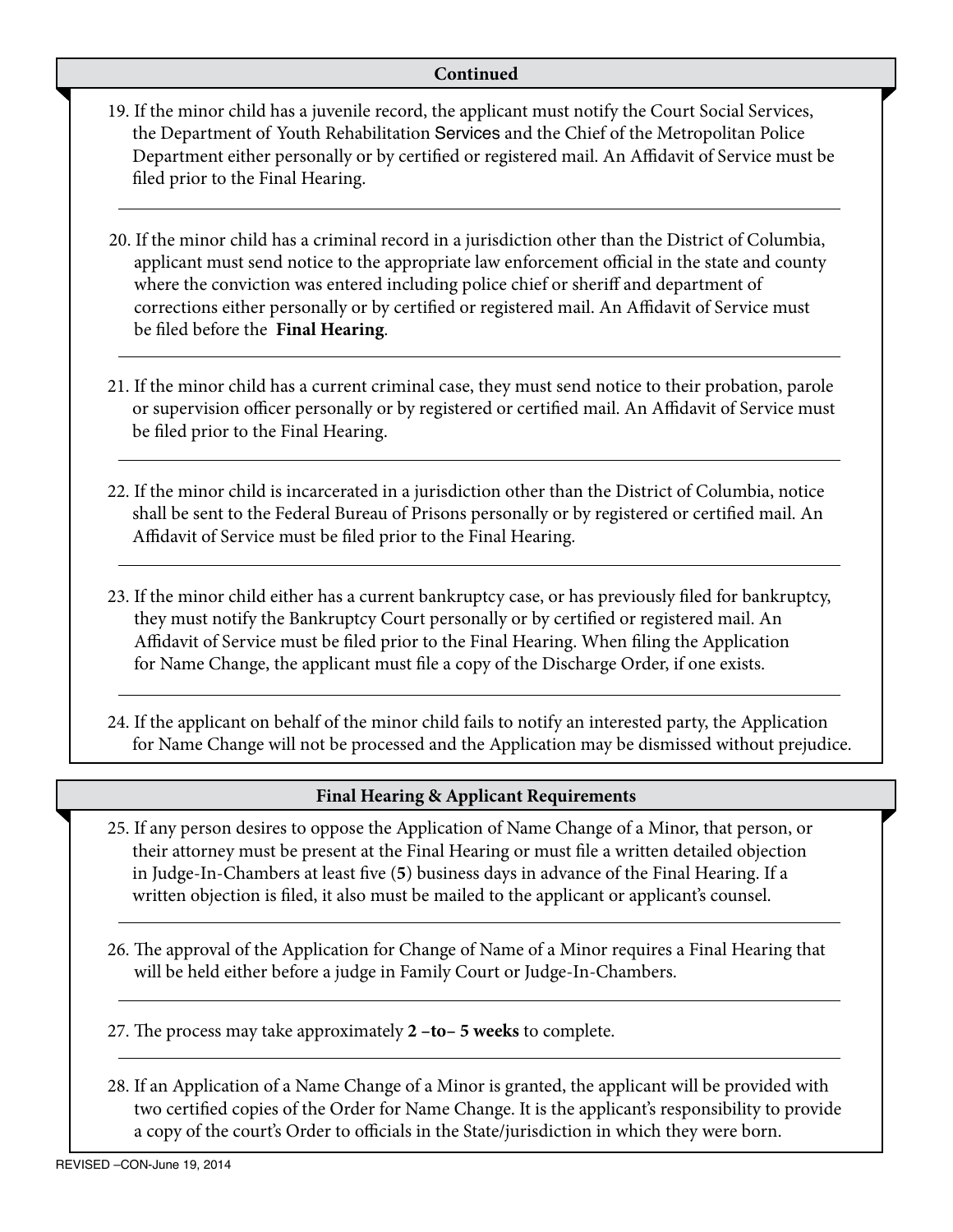Family Court Superior Court of The District of Columbia



| <b>PLEASE PRINT</b>                                                                 |                                          | <b>Application for Change of Name of a Minor</b>   |        |                                                                              |
|-------------------------------------------------------------------------------------|------------------------------------------|----------------------------------------------------|--------|------------------------------------------------------------------------------|
|                                                                                     | <b>Birth Certificate Number:</b>         |                                                    |        |                                                                              |
| Minor's Full Name:<br>Date of Birth:                                                | (As it appears on the Birth Certificate) | First                                              | Middle | Last<br>Sex $\Box$ Male $\Box$ Female                                        |
| Place of Birth:                                                                     |                                          | Day<br>Year<br>Month<br>State<br>City              |        | Were parents married at time of birth?<br>$\Box$ No<br>$\Box$ Yes            |
| Case Number:                                                                        | Print Minor's Current Name Being Used:   |                                                    |        | Pursuant to Civil Rule 205 and DC Code §§ 16-2501, and 2503                  |
|                                                                                     |                                          | Relationship to the name on the Birth Certificate: |        |                                                                              |
| $\Box$ Mother                                                                       | $\Box$ Guardian                          | $\Box$ Father                                      |        | □ Authorized agent, attorney or legal<br>representative of the person listed |
| □ Other/ Next Friend:                                                               |                                          |                                                    |        | (Proof Required)                                                             |
| <b>Applicant 1:</b><br>Full Name of Applicant<br><b>Address</b><br>Telephone Number |                                          |                                                    |        |                                                                              |
| <b>Applicant 2:</b><br>Full Name of Applicant                                       |                                          |                                                    |        |                                                                              |
| <b>Address</b><br>Telephone Number                                                  |                                          |                                                    |        |                                                                              |
|                                                                                     |                                          |                                                    |        |                                                                              |
| I, applicant(s),                                                                    | respectfully represents to the Court:    |                                                    |        |                                                                              |
|                                                                                     | 1. The minor presently resides at        |                                                    |        | <b>Address</b>                                                               |
|                                                                                     |                                          | <b>Address</b>                                     |        |                                                                              |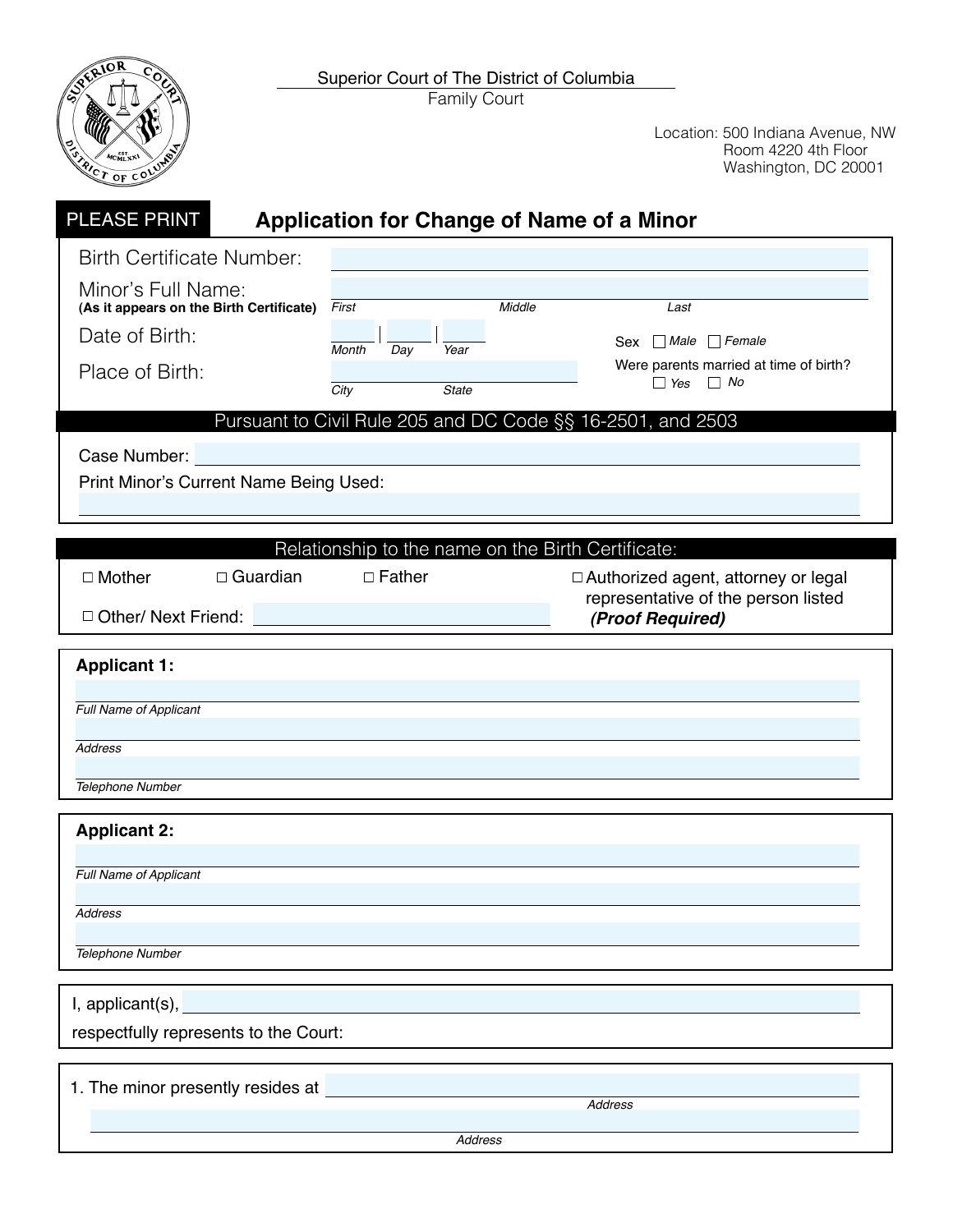|     | 2. The applicant is seeking a Change of Name of a Minor from: |
|-----|---------------------------------------------------------------|
| to: |                                                               |

for the following reason(s):

3. Has there been a Voluntary Acknowledgment of Paternity form completed and signed by both parents under oath?  $\Box$  YES  $\Box$  NO (If yes, please select the appropriate box)

 $\Box$  Division of Vital Records, Department of Health  $\Box$  Office of Attorney General  $\Box$  Hospital □ Other

□ Any State Court Jurisdiction

4. Minor's Social Security Number:

5. Mother's full name: *(***As it appears on Birth Certificate***)* 

- 6. Father's full name: *(***As it appears on Birth Certificate***)*
- 7. Other Parent's full name: *(***As it appears on Birth Certificate***)*

#### I Further Declare as Follows

8. Has the minor's name previously been changed? □ YES □ NO (**If yes, give name changed, dates, places and reasons**)

9. Has the minor ever been known by or used any other name than present name you desire to assume? □ YES □ NO (**If yes, give all such name(s), dates, places and reasons**)

10. Is there any existing Child Support Order relating to the minor child in any State under any parent's name?  $\Box$  YES  $\Box$  NO

**Case Number(s): State(s):**

11. Is the minor a party in any court case(s) that is/are currently open/pending  $\Box$ YES  $\Box$ NO (**If yes, give case number(s), case caption, state(s), name of Court(s) and circumstances**)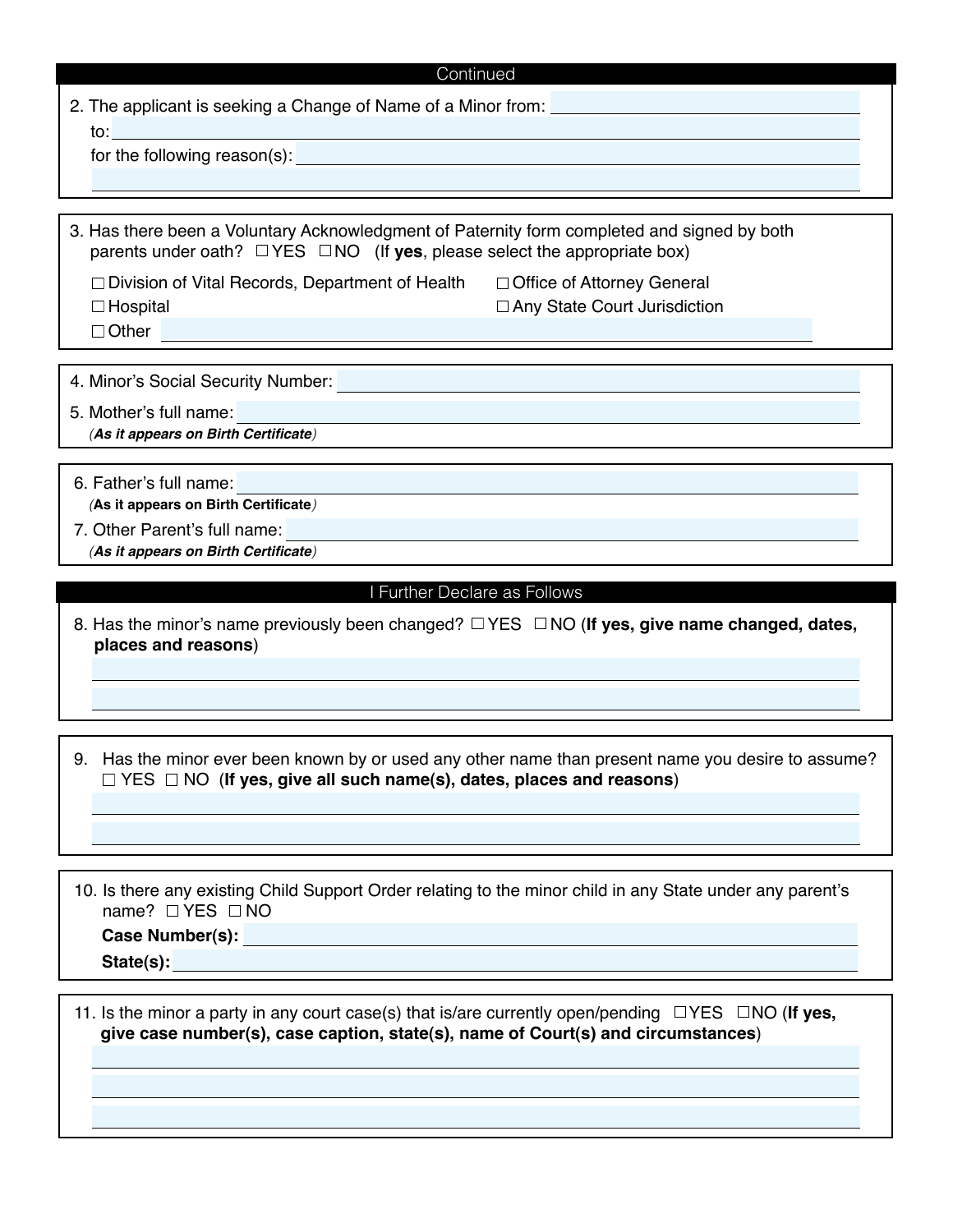12. Are you aware of any court case, decedent's estate, probate matter, guardianship, conservatorship, trust, heirship, fiduciary power, patent, trademark, copyright, goodwill, privacy, partnership, corporation or other person, entity or proceeding that may be affected by the proposed change of name? YES NO (**If yes, give case number(s), names of person(s) or business(es) involved, states, name of courts and circumstances**)

13. Are you aware of any open or closed public agency proceeding(**s**) that may be affected by the proposed change of name?  $\Box$  YES  $\Box$  NO (**If yes, give case, RFP, permit, license and/or application number(s), case caption, state(s), name of court(s) and circumstances**)

14. Has the minor ever been the subject of a Bankruptcy, Receivership or Insolvency Proceeding? □ YES □NO (**If yes, give circumstances, and case number(s)**)

15. Is the minor on probation or supervised release in any jurisdiction?  $\Box$  YES  $\Box$  NO (If yes, give **specifics including the supervising agency, name, telephone number and address for the person to whom the minor child reports**):

### 16. **Delinquency/Juvenile History:** (Choose **one** only)

- $\Box$  The minor child has never been arrested for or charged with, pled guilty or nolo contendere to, or been found to have committed a criminal offense, regardless of adjudication.
- $\Box$  The minor child has a juvenile history. In the past, the minor child was arrested for or charged with, pled guilty or nolo contendere to, or been found to have committed a criminal offense, regardless of adjudication. The details of the criminal history are:

| Event (arrest, charge, plea, or adjudication) City/State | Date |
|----------------------------------------------------------|------|
|                                                          |      |
|                                                          |      |
|                                                          |      |

17. Is the minor currently registered or required to register as a sex offender in any jurisdiction?  $\Box$  YES  $\Box$  NO (**If yes, give specifics including the state(s**), name(s) and address(es) for the **agency(ies) maintaining the registry(ies)**):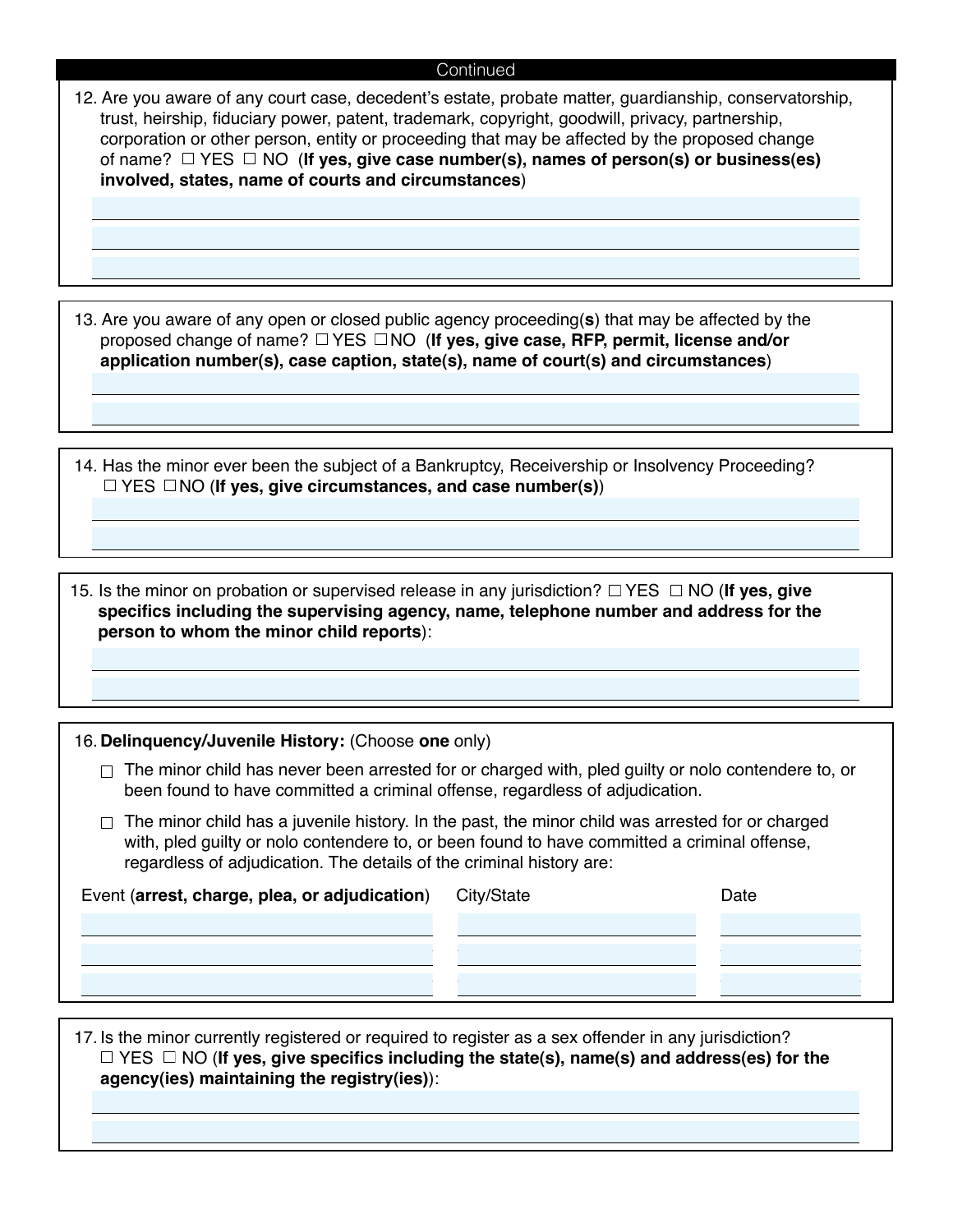| 18. Is the minor currently registered or required to register as a gun offender in any jurisdiction? |
|------------------------------------------------------------------------------------------------------|
| $\Box$ YES $\Box$ NO (If yes, give specifics including the state(s), name(s) and address(es) for the |
| agency(ies) maintaining the registry(ies)):                                                          |

19. Has a Judgment or Decree ever been entered against the minor in any jurisdiction?  $\Box$  YES  $\Box$  NO (**If yes, has the Judgment or Decree been paid or satisfied?**) YES NO (**If no, give the type of case, date, state and any other pertinent information**):

20. List names and address(**es**) of any creditor(**s**) (**including mortgage, loan(s) and credit card companies, even if there is a zero balance**):

**THE APPLICANT HEREBY CERTIFIES THAT (1) THIS APPLICATION HAS NOT BEEN FILED FOR ANY FRAUDULENT OR UNDISCLOSED PURPOSE, STATUS, PAST OR PRESENT AND (2) THE GRANTING OF THE APPLICATION WILL NOT INFRINGE UPON THE RIGHTS OF OTHERS RELATING TO ANY PARTNERSHIP, CORPORATION, PATENT, TRADEMARK, COPYRIGHT, GOODWILL, PRIVACY OR OTHERWISE.** 

| true and correct.                 | I declare under penalty of perjury under the law of the District of Columbia that the foregoing is |  |
|-----------------------------------|----------------------------------------------------------------------------------------------------|--|
|                                   | Executed on this the <u>entitled</u> Day of <u>Executed on this the second bay of entitled</u>     |  |
| <b>Applicant Signature 1</b>      |                                                                                                    |  |
| <b>Applicant Signature 2</b>      | <b>OR</b>                                                                                          |  |
|                                   | Sworn to and subscribed before me on this                                                          |  |
| <b>Signature of Notary Public</b> |                                                                                                    |  |
| <b>Commission Expires</b>         |                                                                                                    |  |
| Deputy Clerk Signature            |                                                                                                    |  |

REVISED –CON-June 19, 2014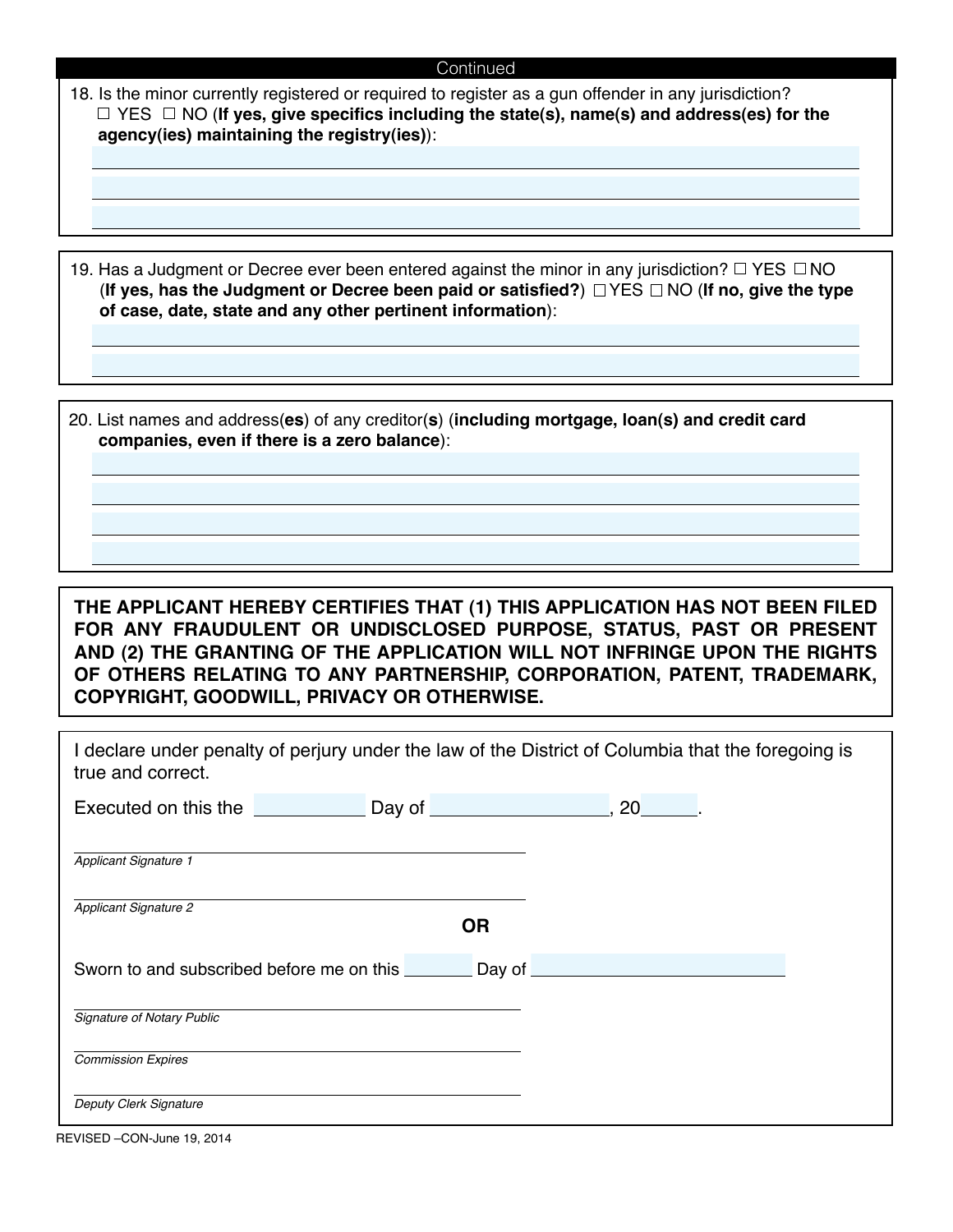



| <b>Consent to the Request For Change of Name</b>                                                                                                                                                                                                                                                                                                         |  |  |  |  |
|----------------------------------------------------------------------------------------------------------------------------------------------------------------------------------------------------------------------------------------------------------------------------------------------------------------------------------------------------------|--|--|--|--|
| Minor's Full Name<br>(As it appears on the Birth Certificate) $\overline{First}$<br>Middle<br>Last                                                                                                                                                                                                                                                       |  |  |  |  |
| Case Number <b>Case Number Case Number Case Number</b>                                                                                                                                                                                                                                                                                                   |  |  |  |  |
| Date of Birth                                                                                                                                                                                                                                                                                                                                            |  |  |  |  |
| Birth Certificate Number <b>Contract Contract Contract Contract Contract Contract Contract Contract Contract Contract Contract Contract Contract Contract Contract Contract Contract Contract Contract Contract Contract Contrac</b>                                                                                                                     |  |  |  |  |
| I, Say upon oath that I am the:<br>Print Full Name example and the same of the same of the same of the same of the same of the same of the same o                                                                                                                                                                                                        |  |  |  |  |
| Father $\Box$ Mother $\Box$ Guardian/Next Friend $\Box$ Attorney<br>$\perp$<br>П                                                                                                                                                                                                                                                                         |  |  |  |  |
| of the above-captioned and that the allegations contained in said Application are true to the best<br>of my knowledge, and that this Application to Amend Birth Certificate is presented in good faith,<br>and that I have no opposition to this Application and hereby consent to the request to amend the<br>minor's and/or adult's birth certificate. |  |  |  |  |
|                                                                                                                                                                                                                                                                                                                                                          |  |  |  |  |
| Address: Address: Address: Address: Address: Address: Address: Address: Address: Address: Address: Address: Address: Address: Address: Address: Address: Address: Address: Address: Address: Address: Address: Address: Addres                                                                                                                           |  |  |  |  |
|                                                                                                                                                                                                                                                                                                                                                          |  |  |  |  |
|                                                                                                                                                                                                                                                                                                                                                          |  |  |  |  |
|                                                                                                                                                                                                                                                                                                                                                          |  |  |  |  |
| REVISED - CON-June 19, 2014                                                                                                                                                                                                                                                                                                                              |  |  |  |  |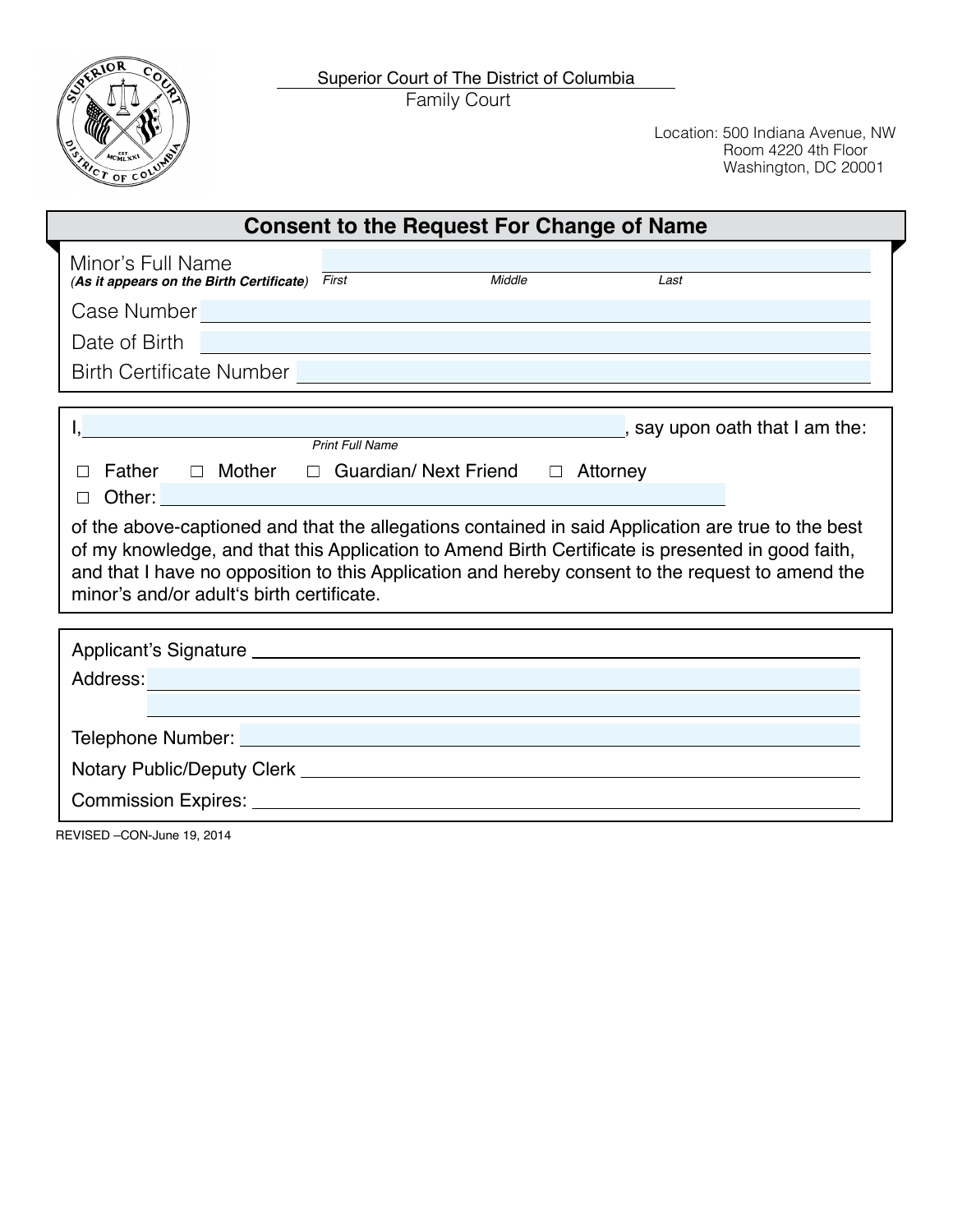Superior Court of The District of Columbia

Family Court

**TOR** MCMLXX TRICT OF COLUM

| PLEASE PRINT                                                                                                                                                                                                                                                                                                                                                                                                                                                                   |                    | <b>Order and Notice of Final Hearing</b>                              |                                                                                                                                                                                                                                |  |  |
|--------------------------------------------------------------------------------------------------------------------------------------------------------------------------------------------------------------------------------------------------------------------------------------------------------------------------------------------------------------------------------------------------------------------------------------------------------------------------------|--------------------|-----------------------------------------------------------------------|--------------------------------------------------------------------------------------------------------------------------------------------------------------------------------------------------------------------------------|--|--|
| Minor's Full Name<br>Case Number                                                                                                                                                                                                                                                                                                                                                                                                                                               | $\overline{First}$ | Middle                                                                | Last                                                                                                                                                                                                                           |  |  |
|                                                                                                                                                                                                                                                                                                                                                                                                                                                                                |                    |                                                                       | Pursuant to Civil Rule 205 and DC Code §§ 16-2501, and 2503                                                                                                                                                                    |  |  |
| Ι,                                                                                                                                                                                                                                                                                                                                                                                                                                                                             |                    | Applicant's Full Name                                                 |                                                                                                                                                                                                                                |  |  |
|                                                                                                                                                                                                                                                                                                                                                                                                                                                                                |                    | having filed an application for judgment changing the name from       |                                                                                                                                                                                                                                |  |  |
|                                                                                                                                                                                                                                                                                                                                                                                                                                                                                |                    | Minor's Full Name                                                     |                                                                                                                                                                                                                                |  |  |
| $\mathsf{to} \hspace{0.1cm} \square$                                                                                                                                                                                                                                                                                                                                                                                                                                           | Minor's Full Name  |                                                                       | $\frac{1}{2}$ ; it is by the Court this $\frac{1}{2}$ day                                                                                                                                                                      |  |  |
|                                                                                                                                                                                                                                                                                                                                                                                                                                                                                | of 20 hereby       |                                                                       |                                                                                                                                                                                                                                |  |  |
| held in Family Court, Court Room <u>_______________</u> before Judge _______________________ in the<br>District of Columbia at 500 Indiana Avenue N.W., Washington, DC 20001, on the ______ day<br>this application, that person or his or her attorney must be present at the hearing or file<br>written detailed objections five (5) business days in advance of the hearing with Family<br>Court and mail a copy to the applicant or applicant's counsel; and it is further |                    |                                                                       |                                                                                                                                                                                                                                |  |  |
|                                                                                                                                                                                                                                                                                                                                                                                                                                                                                |                    |                                                                       | ORDERED, on behalf of minor that: (Check all that applies)                                                                                                                                                                     |  |  |
| affidavit/declaration of service.                                                                                                                                                                                                                                                                                                                                                                                                                                              |                    |                                                                       | $\Box$ the applicant must send the application for change of name of a minor and notice of final hearing to the<br>applicant's creditors personally or by registered or certified mail and show proof of service by filing the |  |  |
| $\Box$ the applicant must send the application for change of name of a minor and notice of final hearing<br>to the D.C. Chief of Police, 300 Indiana Avenue, N.W., Room 5080, Washington, D.C. 20001, the<br>Department of Youth Rehabilitation Services and the Court Social Services personally or by registered<br>or certified mail and show proof of service by filing the affidavit/declaration of service.                                                              |                    |                                                                       |                                                                                                                                                                                                                                |  |  |
|                                                                                                                                                                                                                                                                                                                                                                                                                                                                                |                    |                                                                       |                                                                                                                                                                                                                                |  |  |
|                                                                                                                                                                                                                                                                                                                                                                                                                                                                                |                    | show proof of service by filing the affidavit/declaration of service. | the applicant must send the application for change of name of a minor and notice of final hearing to the<br>current probation, parole or supervisory release officer personally or by registered or certified mail and         |  |  |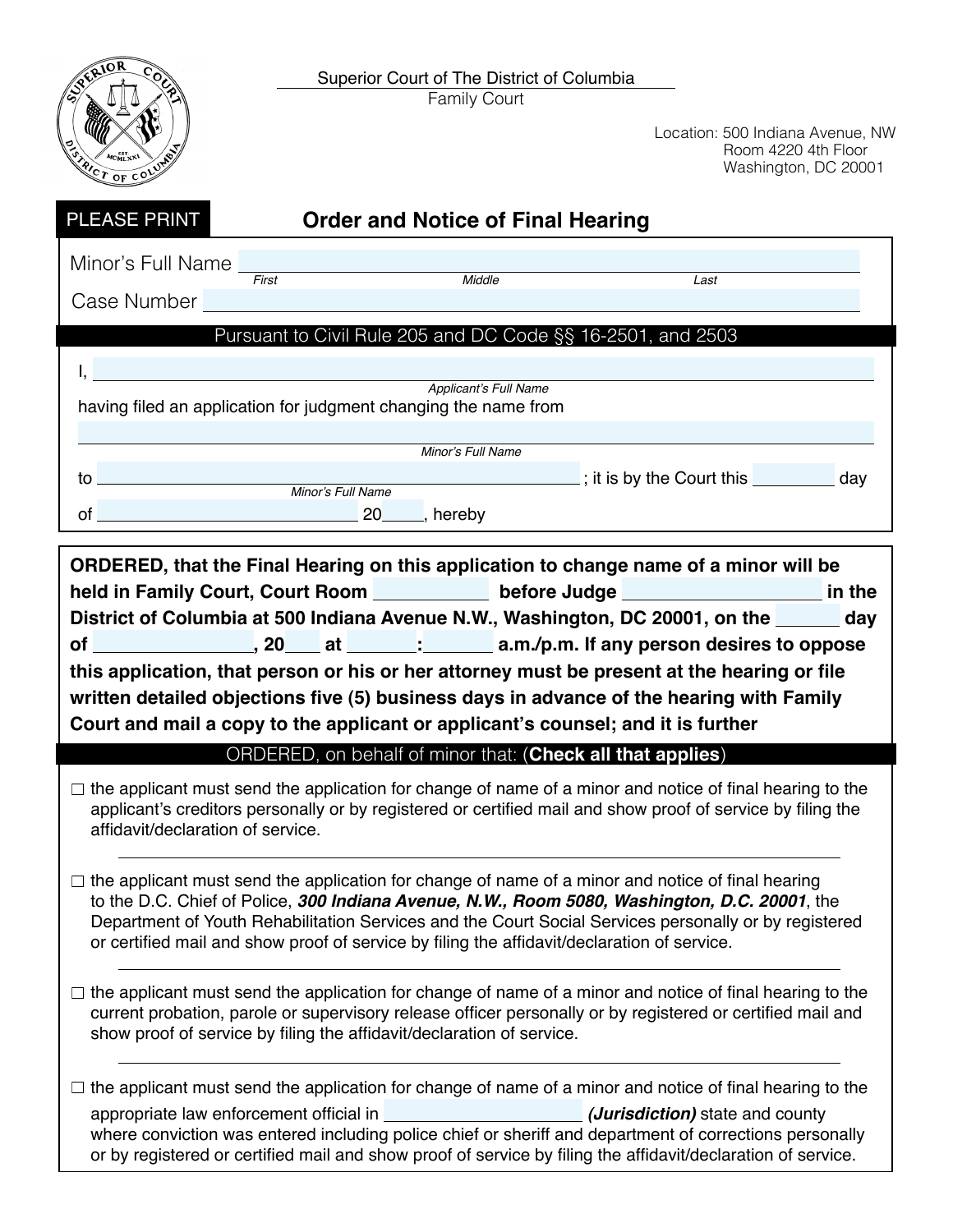| $\Box$ If incarcerated in a jurisdiction other that the District of Columbia, the applicant must send the   |  |
|-------------------------------------------------------------------------------------------------------------|--|
| application for change of name of a minor and notice of final hearing to the                                |  |
| personally or by registered or certified mail and show proof of service of mailing by filing the affidavit/ |  |

 $\Box$  the applicant must send the application for change of name of a minor and notice of final hearing to the Bankruptcy Court personally or by registered or certified mail and show proof of service by filing the affidavit/declaration of service.

 $\Box$  the applicant must send the application for change of name of a minor and notice of final hearing to the **Homeland Security-US Immigration and Customs, Washington Field Office - 7, MS 2480, US Citizenship and Immigration Services, 2675 Prosperity Avenue, Fairfax, Virginia 20598-2480** personally or by certified or registered mail and show proof of service by filing the affidavit/declaration of

**SO ORDERED.**

Judge's Signature

Print Judge's Name

REVISED –CON-June 19, 2014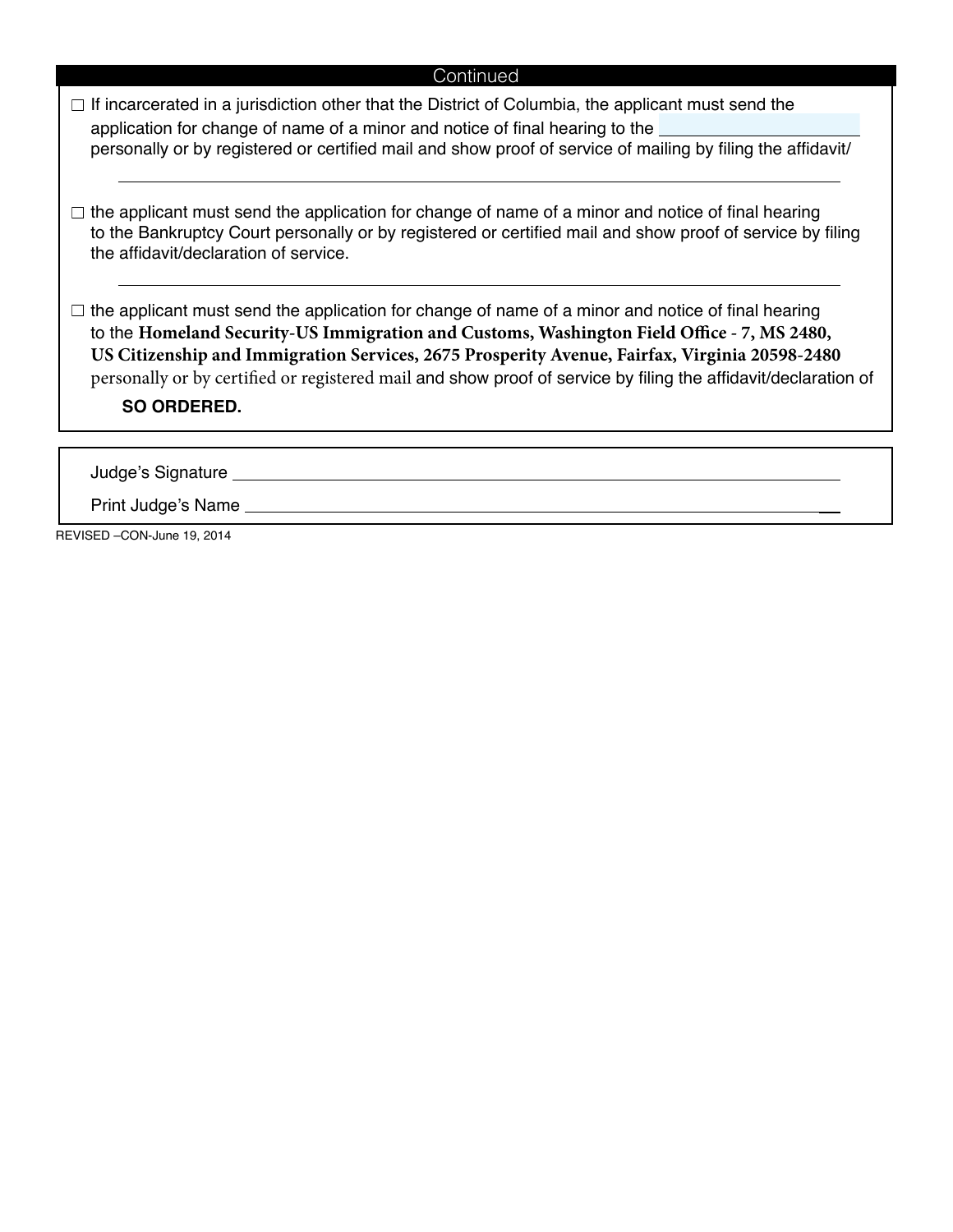

Family Court



Location: 500 Indiana Avenue, NW Room 4220 4th Floor Washington, DC 20001

| <b>PLEASE PRINT</b>                                                                                                                                                                                                                                                                                                                              |       |        | <b>Order For Change of Name</b> |                                                             |  |
|--------------------------------------------------------------------------------------------------------------------------------------------------------------------------------------------------------------------------------------------------------------------------------------------------------------------------------------------------|-------|--------|---------------------------------|-------------------------------------------------------------|--|
| Minor's Full Name<br>(As it appears on the Birth Certificate) First                                                                                                                                                                                                                                                                              |       |        | Middle                          | Last                                                        |  |
| Case Number                                                                                                                                                                                                                                                                                                                                      |       |        |                                 |                                                             |  |
|                                                                                                                                                                                                                                                                                                                                                  |       |        |                                 | Pursuant to Civil Rule 205 and DC Code §§ 16-2501, and 2503 |  |
| Upon consideration of the Application for Change of Name filed herein and no objections having been<br>made and filed herein, and all other requirements appear having been met; it is by the Court this<br>ORDERED, that the said Application for Change of Name be and hereby is<br><b>GRANTED</b><br>$\Box$ <b>DENIED</b> ; and it is further |       |        |                                 |                                                             |  |
| ORDERED, that                                                                                                                                                                                                                                                                                                                                    | First | Middle | Last                            |                                                             |  |
| Shall be known as                                                                                                                                                                                                                                                                                                                                | First | Middle |                                 | Last                                                        |  |
| Judge's Signature _________<br>Print Judge's Name                                                                                                                                                                                                                                                                                                |       |        |                                 |                                                             |  |

REVISED –CON-June 19, 2014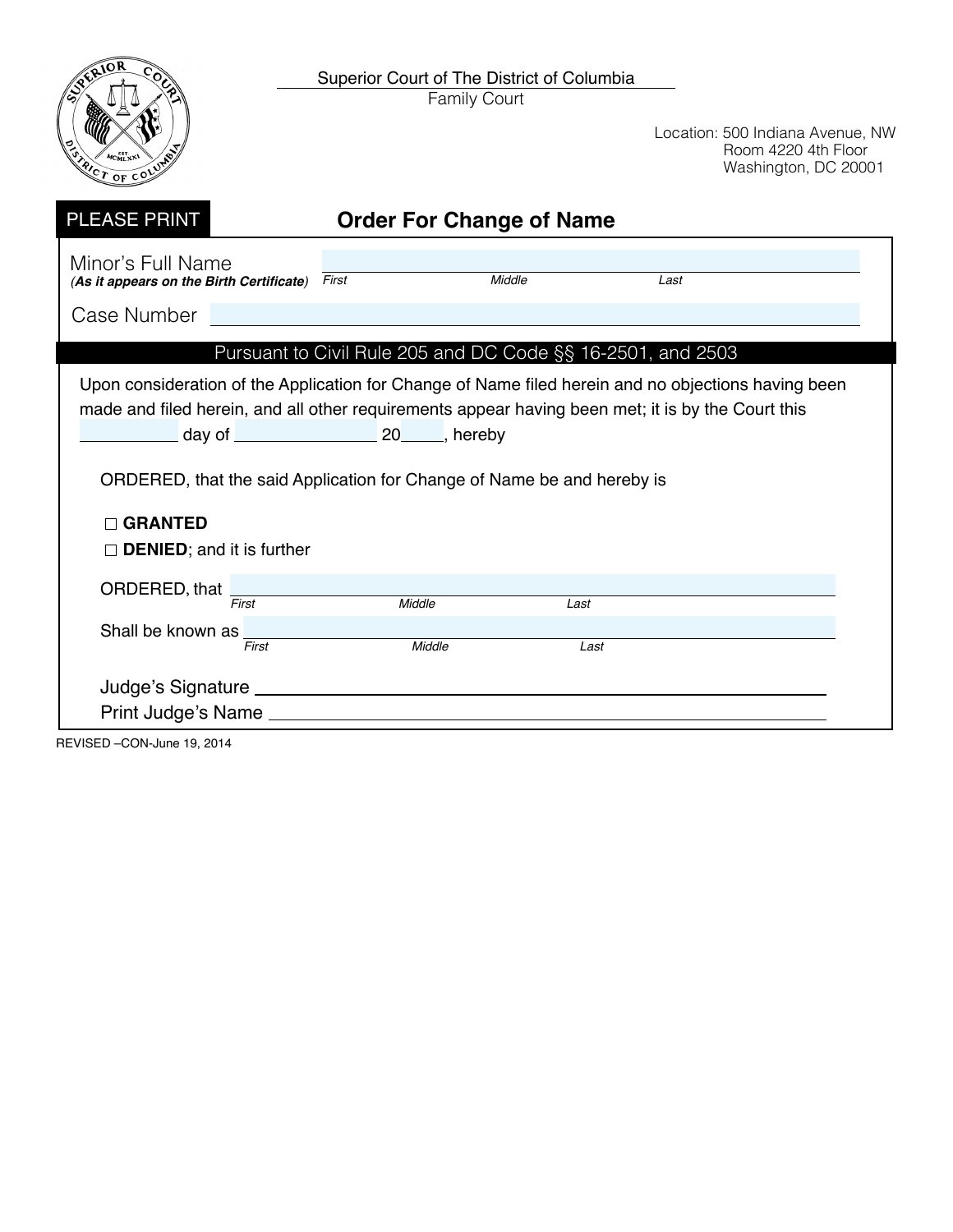Family Court Superior Court of The District of Columbia



Location: 500 Indiana Avenue, NW Room 4220 4th Floor Washington, DC 20001

| <b>PLEASE PRINT</b> |  |
|---------------------|--|
|                     |  |

# **Fidavit/ Declaration of Service by Mail**

| (For Change of Name of a Minor) |  |  |  |
|---------------------------------|--|--|--|
|---------------------------------|--|--|--|

Minor's Full Name *(***As it appears on the Birth Certificate***) First Middle Last* 

Case Number

 $\Box$  applicant  $\Box$  applicant's

counsel, being duly sworn, state that my address is

I further swear that I served the Notice(**s**) of Final Hearing and the Application to Change Name on the person or persons named below by placing in an official depository of the United States Postal Service a copy of the Notice of Final Hearing and the Application to Change Name in an envelope, postage prepaid by  $\Box$  certified or  $\Box$  registered mail. I further swear that I have attached the receipts of mailing to the person(**s**) listed below and that all mailing(**s**) were made within **10 days** of the filing of the Application to Change Name.

| Name(s) of Person(s) Served | <b>Address</b> | Date Mailed |
|-----------------------------|----------------|-------------|
|                             |                |             |
|                             |                |             |
|                             |                |             |
|                             |                |             |
|                             |                |             |

| <b>Applicant's Signature</b><br><u> 1980 - Jan Samuel Barbara, martin a shekara 1980 - An tsa a tsa a tsa a tsa a tsa a tsa a tsa a tsa a tsa a t</u> |  |
|-------------------------------------------------------------------------------------------------------------------------------------------------------|--|
| Telephone Number: Value of the Mumber:                                                                                                                |  |
| OR                                                                                                                                                    |  |
| <b>Applicant Counsel's Signature</b>                                                                                                                  |  |
| Telephone Number: Vermann Mumber:                                                                                                                     |  |

| I declare under penalty of perjury under the law of the District of Columbia that the foregoing is<br>true and correct. Executed on this the day of determination of the state of the state of the state of the state of the state of the state of the state of the state of the state of the state of the state of the state of the<br>$20$ . |  |  |  |  |  |  |
|------------------------------------------------------------------------------------------------------------------------------------------------------------------------------------------------------------------------------------------------------------------------------------------------------------------------------------------------|--|--|--|--|--|--|
| Affiant's Signature <u>experience</u> and the set of the set of the set of the set of the set of the set of the set of the set of the set of the set of the set of the set of the set of the set of the set of the set of the set o                                                                                                            |  |  |  |  |  |  |
| <b>OR</b>                                                                                                                                                                                                                                                                                                                                      |  |  |  |  |  |  |
| Subscribed and sworn to before me this _______ day of __________________________<br>20 a                                                                                                                                                                                                                                                       |  |  |  |  |  |  |